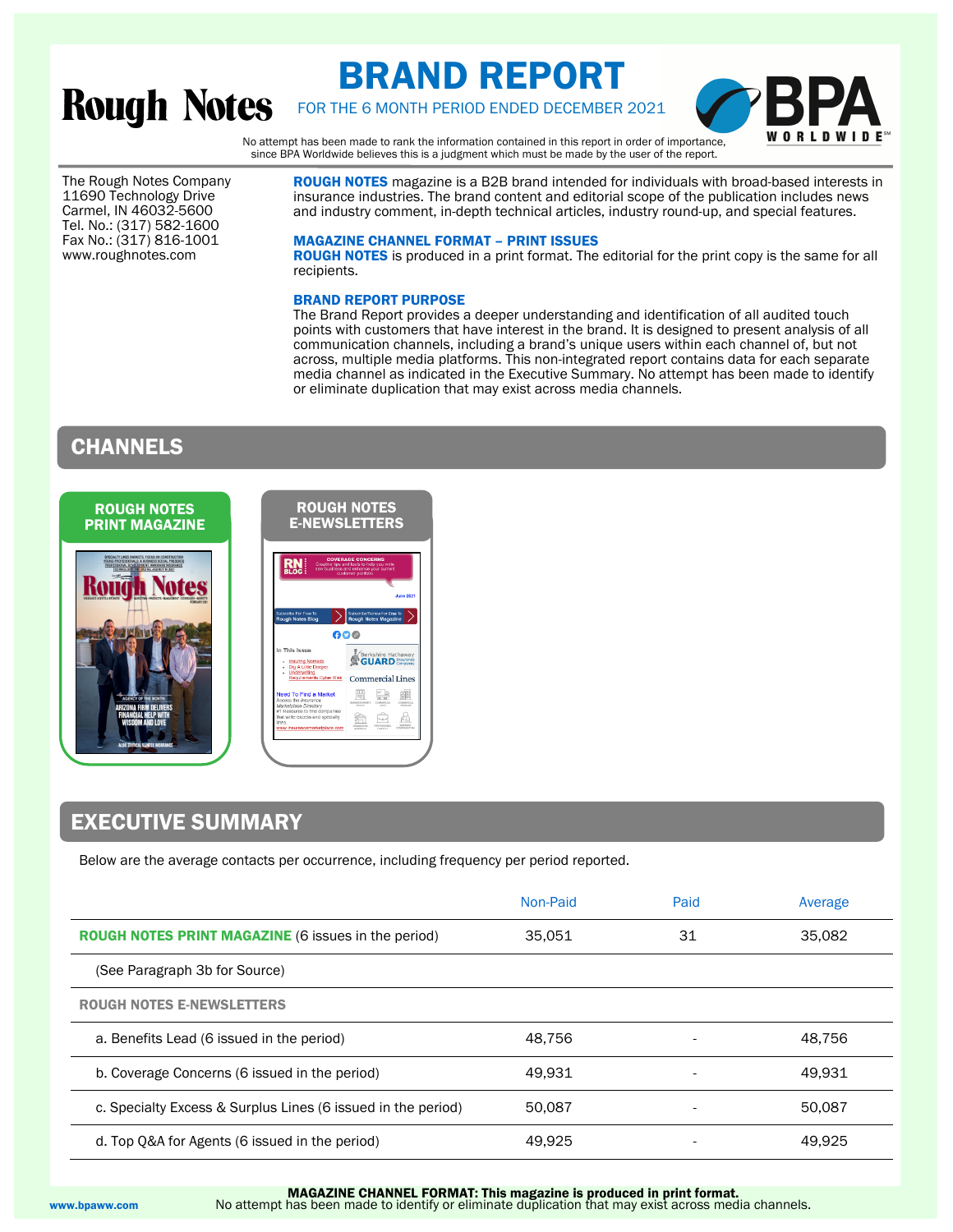# FIELD SERVED

ROUGH NOTES serves independent property/casualty insurance agencies, life and health insurance agencies, brokerage offices, and insurance companies.

DEFINITION OF RECIPIENT QUALIFICATION<br>Qualified recipients are insurance agents and brokers, life general agents/managers, insurance company personnel, corporate insurance risk managers, buyers of insurance, and others as listed in 3a. L

| <b>AVERAGE NON-QUALIFIED CIRCULATION</b> |                          | <b>1. AVERAGE OUALIFIED CIRCULATION BREAKOUT FOR PERIOD</b>     |                                                                          |                       |    |                   |              |                   |                 | 2. OUALIFIED CIRCULATION BY ISSUES FOR PERIOD |
|------------------------------------------|--------------------------|-----------------------------------------------------------------|--------------------------------------------------------------------------|-----------------------|----|-------------------|--------------|-------------------|-----------------|-----------------------------------------------|
| Non-Oualified<br>Not Included Elsewhere  | Copies                   | <b>Oualified</b>                                                | Total<br>Oualified                                                       | Oualified<br>Non-Paid |    | Qualified<br>Paid | 2021 Issue   | Number<br>Removed | Number<br>Added | Total<br>Qualified                            |
| <b>Other Paid Circulation</b>            | $\overline{\phantom{a}}$ | Circuation<br>Individual                                        | Copies Percent Copies Percent Copies Percent<br>35.082 100.0 35.051 99.9 |                       | 31 | 0.1               | July         | 568               | 570             | 35,056                                        |
|                                          |                          | Sponsored                                                       |                                                                          |                       |    |                   | August       | 433               | 459             | 35,082                                        |
| Advertiser and Agency                    | 172                      | Individually<br>Addressed                                       |                                                                          |                       |    |                   | September    | 1,129             | 1.128           | 35,081                                        |
| Allocated for Trade Shows                |                          | Membership<br>Benefit                                           |                                                                          |                       |    |                   | October      | 358               | 345             | 35,068                                        |
| and Conventions                          |                          | Multi-Copy Same                                                 |                                                                          |                       |    |                   | November     | 665               | 679             | 35,082                                        |
| All Other                                | 539                      | Addressee<br>Single Copy Sales                                  |                                                                          |                       |    |                   | December     | 173               | 214             | 35,123                                        |
|                                          |                          | <b>TOTAL</b>                                                    | $\overline{\phantom{a}}$                                                 |                       |    |                   | <b>TOTAL</b> | 3.326             | 3.395           |                                               |
| <b>TOTAL</b>                             | 711                      | <b>OUALIFIED 35.082 100.0 35.051 99.9</b><br><b>CIRCULATION</b> |                                                                          |                       | 31 | 0.1               |              |                   |                 |                                               |

### 3a. BUSINESS/OCCUPATION BREAKOUT OF QUALIFIED CIRCULATION FOR ISSUE OF NOVEMBER 2021 This issue is equal to the average of the other 5 issues reported in Paragraph 2.

| <b>Business and Industry</b>                                                                                                                                                                                                                                                                                                                                                                                                                                                                                                | Total<br>Oualified | Percent<br>of Total |
|-----------------------------------------------------------------------------------------------------------------------------------------------------------------------------------------------------------------------------------------------------------------------------------------------------------------------------------------------------------------------------------------------------------------------------------------------------------------------------------------------------------------------------|--------------------|---------------------|
| 1. (a) Agents, Brokers & Life General Agents/Managers: Selling Property/Casualty Insurance                                                                                                                                                                                                                                                                                                                                                                                                                                  | 26,828             | 76.5                |
| (b) Selling Life/Health Insurance                                                                                                                                                                                                                                                                                                                                                                                                                                                                                           | 913                | 2.6                 |
| (c) Life general agents & managers                                                                                                                                                                                                                                                                                                                                                                                                                                                                                          | 401                | 1.1                 |
| Total Copies to Agents, Brokers & Life General Agents/Managers                                                                                                                                                                                                                                                                                                                                                                                                                                                              | 28,142             | 80.2                |
| (1) Insurance Company Personnel: Health, Life, & Benefits Home office personnel                                                                                                                                                                                                                                                                                                                                                                                                                                             | 458                | 1.3                 |
| (2) Regional & Branch office personnel - Health Life and Benefits                                                                                                                                                                                                                                                                                                                                                                                                                                                           | 206                | 0.6                 |
| (3) Property/Casualty Insurance Home office personnel                                                                                                                                                                                                                                                                                                                                                                                                                                                                       | 1,132              | 3.2                 |
| (4) Regional & Branch office personnel - Property and Casualty                                                                                                                                                                                                                                                                                                                                                                                                                                                              | 530                | 1.5                 |
| <b>Total Copies to Insurance Company Personnel</b>                                                                                                                                                                                                                                                                                                                                                                                                                                                                          | 2,326              | 6.6                 |
| (d) Corporate Insurance Risk Managers and Buyers of Insurance: Property/Casualty Insurance                                                                                                                                                                                                                                                                                                                                                                                                                                  | 1,575              | 4.5                 |
| (e) Employee Benefit Plans                                                                                                                                                                                                                                                                                                                                                                                                                                                                                                  | 617                | 1.8                 |
| (f) Both Property/Casualty Insurance and Employee Benefit Plans                                                                                                                                                                                                                                                                                                                                                                                                                                                             | 636                | 1.8                 |
| <b>Total Copies to Corporate Insurance Risk Managers and Buyers of Insurance</b>                                                                                                                                                                                                                                                                                                                                                                                                                                            | 2,828              | 8.1                 |
| 2. Life/Health consulting Actuaries; Pension Consultants; Consulting Actuaries; Independent Claim Adjusters; Engineering<br>and Inspections Services; Government Agencies, including Rating Bureaus and States Insurance Departments; Schools;<br>Professional Associations and their related conference attendees; Attorneys; Financial and Banking Officials; Libraries;<br>customers for Rough Notes Companys insurance agency technical reference services, forms and property/casualty<br>insurance licensing courses. | 1.786              | 5.1                 |
| Other Paid Circulation (Optional):                                                                                                                                                                                                                                                                                                                                                                                                                                                                                          |                    |                     |
| Subscriptions                                                                                                                                                                                                                                                                                                                                                                                                                                                                                                               |                    |                     |
| Single Copy Sales                                                                                                                                                                                                                                                                                                                                                                                                                                                                                                           |                    |                     |
| Did not respond                                                                                                                                                                                                                                                                                                                                                                                                                                                                                                             |                    |                     |
| <b>TOTAL OUALIFIED CIRCULATION</b>                                                                                                                                                                                                                                                                                                                                                                                                                                                                                          | 35,082             | 100.0               |

# 3b. QUALIFICATION SOURCE BREAKOUT OF QUALIFIED CIRCULATION FOR ISSUE OF NOVEMBER 2021

|                                                      | <b>Qualified Within</b> |                          |                |                          |                          |
|------------------------------------------------------|-------------------------|--------------------------|----------------|--------------------------|--------------------------|
|                                                      |                         |                          |                | Total                    |                          |
| <b>Qualification Source</b>                          | 1 year                  | 2 year                   | 3 year         | Qualified                | Percent                  |
| <b>TOTAL</b> - Direct Request:                       | 7,627                   | 4,044                    | 2,871          | 14,542                   | 41.5                     |
| a. Written                                           | 2,198                   | 725                      | 181            | 3,104                    | 8.9                      |
| b. Telecommunication                                 |                         |                          |                |                          |                          |
| c. Electronic                                        | 5,429                   | 3,319                    | 2,690          | 11,438                   | 32.6                     |
| II. TOTAL - Request from recipient's company:        | 8,540                   | $\overline{\phantom{0}}$ |                | 8,541                    | 24.3                     |
| a. Written                                           |                         | ٠                        |                |                          |                          |
| b. Telecommunication                                 |                         | $\sim$                   | $\sim$         |                          |                          |
| c. Electronic                                        | 8,539                   |                          |                | 8,539                    | 24.3                     |
| III. TOTAL - Membership Benefit:                     |                         | ۰.                       | $\blacksquare$ |                          |                          |
| a. Individual                                        |                         | ٠                        | $\sim$         | $\overline{\phantom{a}}$ | ٠                        |
| b. Organizational                                    |                         | $\sim$                   | $\sim$         |                          |                          |
| IV. TOTAL - Communication (other than request):      | 119                     | $\blacksquare$           |                | 119                      | 0.3                      |
| a. Written                                           | 119                     | $\sim$                   | $\sim$         | 119                      | 0.3                      |
| b. Telecommunication                                 |                         | ٠                        |                |                          |                          |
| c. Electronic                                        |                         | $\sim$                   | $\sim$         |                          | $\overline{\phantom{a}}$ |
| V. TOTAL - Sources other than above                  | 11,880                  |                          |                | 11,880                   | 33.9                     |
| Association rosters and directories                  |                         | $\sim$                   | $\sim$         |                          |                          |
| *Business directories                                | 10,901                  | ٠                        | $\sim$         | 10,901                   | 31.1                     |
| Manufacturer's, distributor's and wholesaler's lists |                         | $\overline{\phantom{a}}$ | $\sim$         |                          |                          |
| *Other sources                                       | 979                     | ۰                        |                | 979                      | 2.8                      |
| VI. TOTAL - Single Copy Sales:                       |                         |                          |                |                          |                          |
| <b>TOTAL QUALIFIED CIRCULATION</b>                   | 28,166                  | 4,044                    | 2,872          | 35,082                   | 100.0                    |
| <b>PERCENT</b>                                       | 80.3                    | 11.5                     | 8.2            | 100.0                    |                          |
| *See Additional Data                                 |                         |                          |                |                          |                          |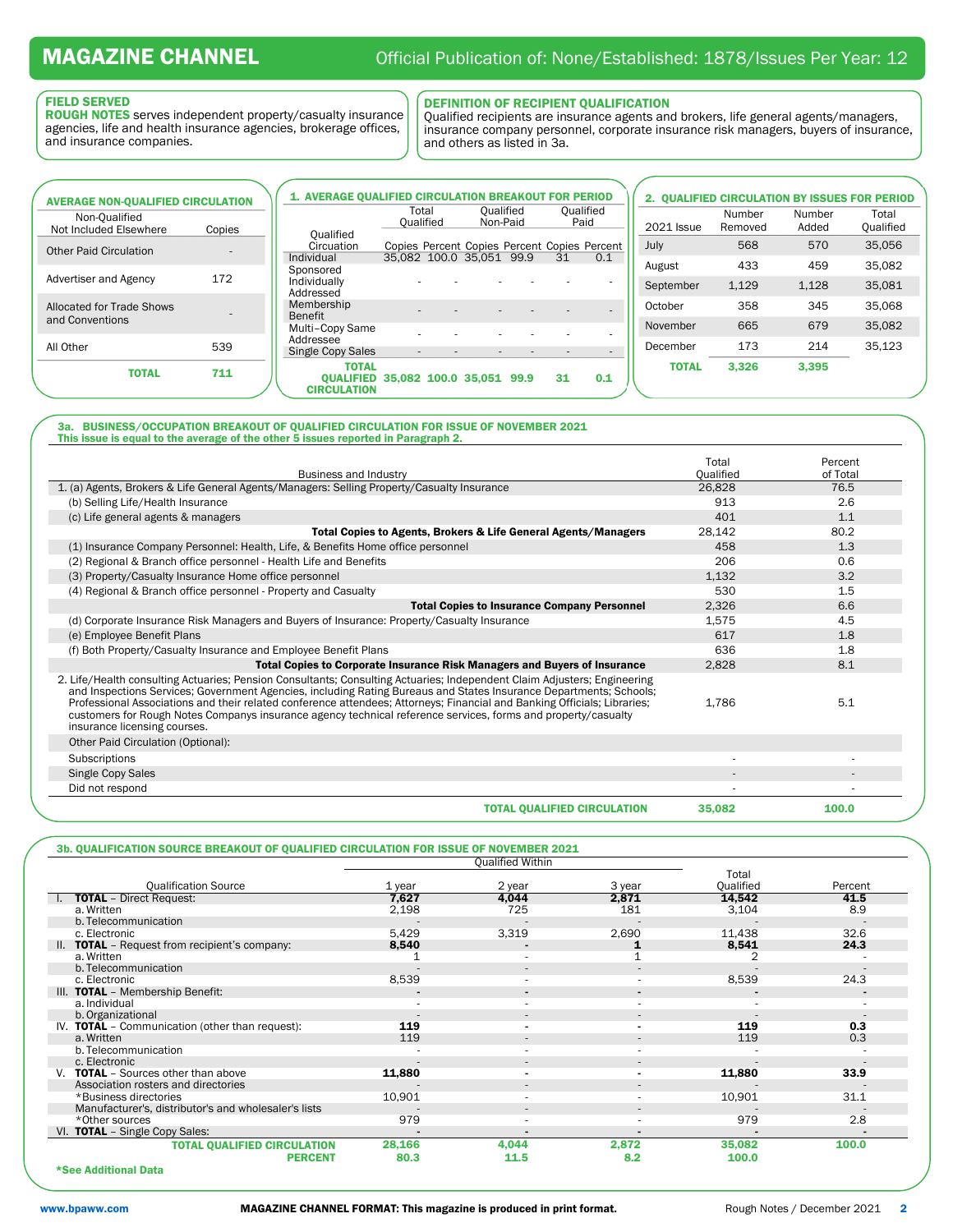| 3c. MAILING ADDRESS BREAKOUT OF OUALIFIED CIRCULATION FOR ISSUE OF NOVEMBER 2021 |                    |         |
|----------------------------------------------------------------------------------|--------------------|---------|
| <b>Mailing Address</b>                                                           | Total<br>Qualified | Percent |
| Individuals by name and title and/or function                                    | 20,505             | 58.4    |
| Individuals by name only                                                         | 12,441             | 35.5    |
| Titles or functions only                                                         |                    |         |
| Company names only                                                               | 2.130              | 6.1     |
| Multi-Copy Same Addressee copies                                                 |                    | $\sim$  |
| Single Copy Sales                                                                |                    |         |
| <b>TOTAL QUALIFIED CIRCULATION</b>                                               | 35,082             | 100.0   |

| <b>GEOGRAPHICAL BREAKOUT OF QUALIFIED CIRCULATION FOR ISSUE OF NOVEMBER 2021*</b> |                          |         |             |                          |       |
|-----------------------------------------------------------------------------------|--------------------------|---------|-------------|--------------------------|-------|
| <b>State</b>                                                                      | <b>Total Qualified</b>   | Percent |             | <b>State</b>             | Total |
| Maine                                                                             | 117                      |         | Kentucky    |                          |       |
| New Hampshire                                                                     | 162                      |         | Tennessee   |                          |       |
| Vermont                                                                           | 69                       |         | Alabama     |                          |       |
| <b>Massachusetts</b>                                                              | 616                      |         | Mississippi |                          |       |
| <b>District Contracts</b>                                                         | $\overline{\phantom{a}}$ |         |             | <b>FICT CO. OFNITDAL</b> |       |

| <b>State</b>            | <b>Total Qualified</b> | Percent | State                              | <b>Total Qualified</b> | Percent |
|-------------------------|------------------------|---------|------------------------------------|------------------------|---------|
| Maine                   | 117                    |         | Kentucky                           | 482                    |         |
| New Hampshire           | 162                    |         | Tennessee                          | 859                    |         |
| Vermont                 | 69                     |         | Alabama                            | 347                    |         |
| Massachusetts           | 616                    |         | Mississippi                        | 246                    |         |
| Rhode Island            | 79                     |         | <b>EAST SO. CENTRAL</b>            | 1,934                  | 5.5     |
| Connecticut             | 532                    |         | Arkansas                           | 334                    |         |
| <b>NEW ENGLAND</b>      | 1,575                  | 4.5     | Louisiana                          | 481                    |         |
| <b>New York</b>         | 1,694                  |         | Oklahoma                           | 520                    |         |
| New Jersey              | 1,312                  |         | Texas                              | 2,317                  |         |
| Pennsylvania            | 1,418                  |         | <b>WEST SO. CENTRAL</b>            | 3,652                  | 10.4    |
| <b>MIDDLE ATLANTIC</b>  | 4,424                  | 12.6    | Montana                            | 77                     |         |
| Ohio                    | 1,275                  |         | Idaho                              | 107                    |         |
| Indiana                 | 856                    |         | Wyoming                            | 48                     |         |
| <b>Illinois</b>         | 1,847                  |         | Colorado                           | 395                    |         |
| Michigan                | 1,045                  |         | <b>New Mexico</b>                  | 120                    |         |
| Wisconsin               | 1,368                  |         | Arizona                            | 627                    |         |
| <b>EAST NO. CENTRAL</b> | 6,391                  | 18.2    | Utah                               | 221                    |         |
| Minnesota               | 756                    |         | Nevada                             | 268                    |         |
| lowa                    | 958                    |         | <b>MOUNTAIN</b>                    | 1,863                  | 5.3     |
| Missouri                | 773                    |         | Alaska                             | 42                     |         |
| North Dakota            | 88                     |         | Washington                         | 427                    |         |
| South Dakota            | 98                     |         | Oregon                             | 425                    |         |
| Nebraska                | 446                    |         | California                         | 2,678                  |         |
| Kansas                  | 348                    |         | Hawaii                             | 60                     |         |
| <b>WEST NO. CENTRAL</b> | 3,467                  | 9.9     | <b>PACIFIC</b>                     | 3,632                  | 10.4    |
| Delaware                | 78                     |         | <b>UNITED STATES</b>               | 35,017                 | 99.8    |
| Maryland                | 632                    |         | <b>U.S. Territories</b>            | 64                     |         |
| Washington, DC          | 26                     |         | Canada                             |                        |         |
| Virginia                | 679                    |         | Mexico                             |                        |         |
| West Virginia           | 151                    |         | Other International                |                        |         |
| North Carolina          | 1,034                  |         | APO/FPO                            | $\mathbf{1}$           |         |
| South Carolina          | 675                    |         |                                    |                        |         |
| Georgia                 | 1,266                  |         |                                    |                        |         |
| Florida                 | 3,538                  |         | <b>TOTAL QUALIFIED CIRCULATION</b> | 35,082                 | 100.0   |
| <b>SOUTH ATLANTIC</b>   | 8,079                  | 23.0    |                                    |                        |         |

\*See Additional Data

# GEOGRAPHICAL BREAKOUT OF QUALIFIED CIRCULATION



www.bpaww.com MAGAZINE CHANNEL FORMAT: This magazine is produced in print format. Rough Notes / December 2021 3